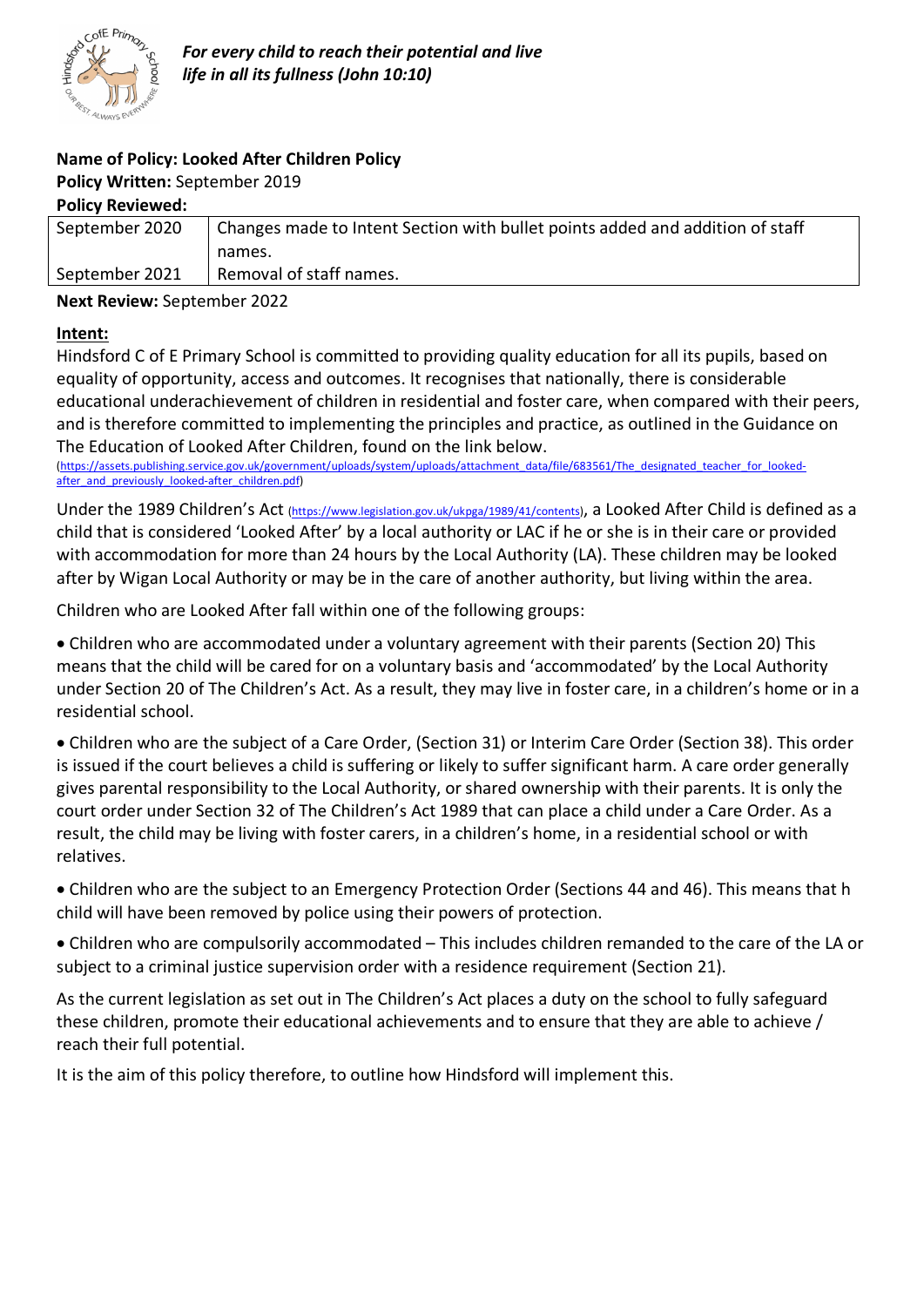#### **Implementation:**

#### **Signs:**

Looked After Children may (or may not) have some or all the following issues as direct impact of what they have experienced and how they are feeling:

- Low self-esteem.
- Poor education standards due to time out of school.
- Delayed social/emotional/ cognitive development.
- Be bullied or bully others.
- Be prone to mental health issues.
- Be isolated with few friends.
- Have behaviour issues.
- Poor attachments to others.
- Have a need to be very private.

If a child is experiencing any of the above, this could significantly impact their capability to access the educated provided and thus reach their full potential and future aspirations.

Therefore, Hindsford C of E Primary School is committed to ensuring that these children receive the necessary intervention and support for these pupils to continue working effectively in school and feel safe:

- The school has a Designated Teacher for Looked After Children (Mrs Holden) who will be the child's mentor and meet regularly with the child to see how are feeling and achieving in their work.
- A Personal Education Plan will be written for all Looked After Children in the school which will identify what provision and intervention will be implemented.
- The Designated Teacher will communicate will all staff involved working with the pupil so that they have a clear understanding of the issues that the child is having so that they can support them in the best way possible. (The information shared will be confidential and a need to know basis.)
- Effective strategies that support the education of this vulnerable group.

### **Role & Responsibility of Designated Teacher**

The Designated Teacher should:

- Be an advocate for Looked After Children.
- When new to the school, ensure a smooth and welcome induction for the child and carer, and note any specific requirements, including care status.
- Ensure that a Personal Education Plan (PEP) is completed, as soon as possible. (This should be prepared with the child and the carer, in liaison with the social worker and other relevant support workers/agencies, and be linked to the Care Plan meetings, within 28 days, 3 months and 6 months and, at least, every 6 months.
- Keep PEPs and other records up to date, particularly in time to inform review meetings.
- Ensure that each child in public care (if they wish) has an identified member of staff that they can talk to (this should be based on the child's request, and may not necessarily be the Designated Teacher).
- Co-ordinate support for the child in the school and liaise with other
- professionals and carers as necessary.
- Ensure staff receive relevant information and training and act as an advisor to staff and governors.
- Ensure confidentiality for individual children and only share personal information on a need to know basis.
- Provide written information to assist planning/review meetings and ensure attendance as far as possible;
- Ensure that the child and carer(s) receive early notification of meetings, parents' evenings and other events and that communication remains regular and positive.
- Encourage Looked After Children to participate in extra-curricular activities and out of hours learning, where feasible.
- Ensure speedy transfer of information between individuals and other relevant agencies and to a new school if and when the child transfers.